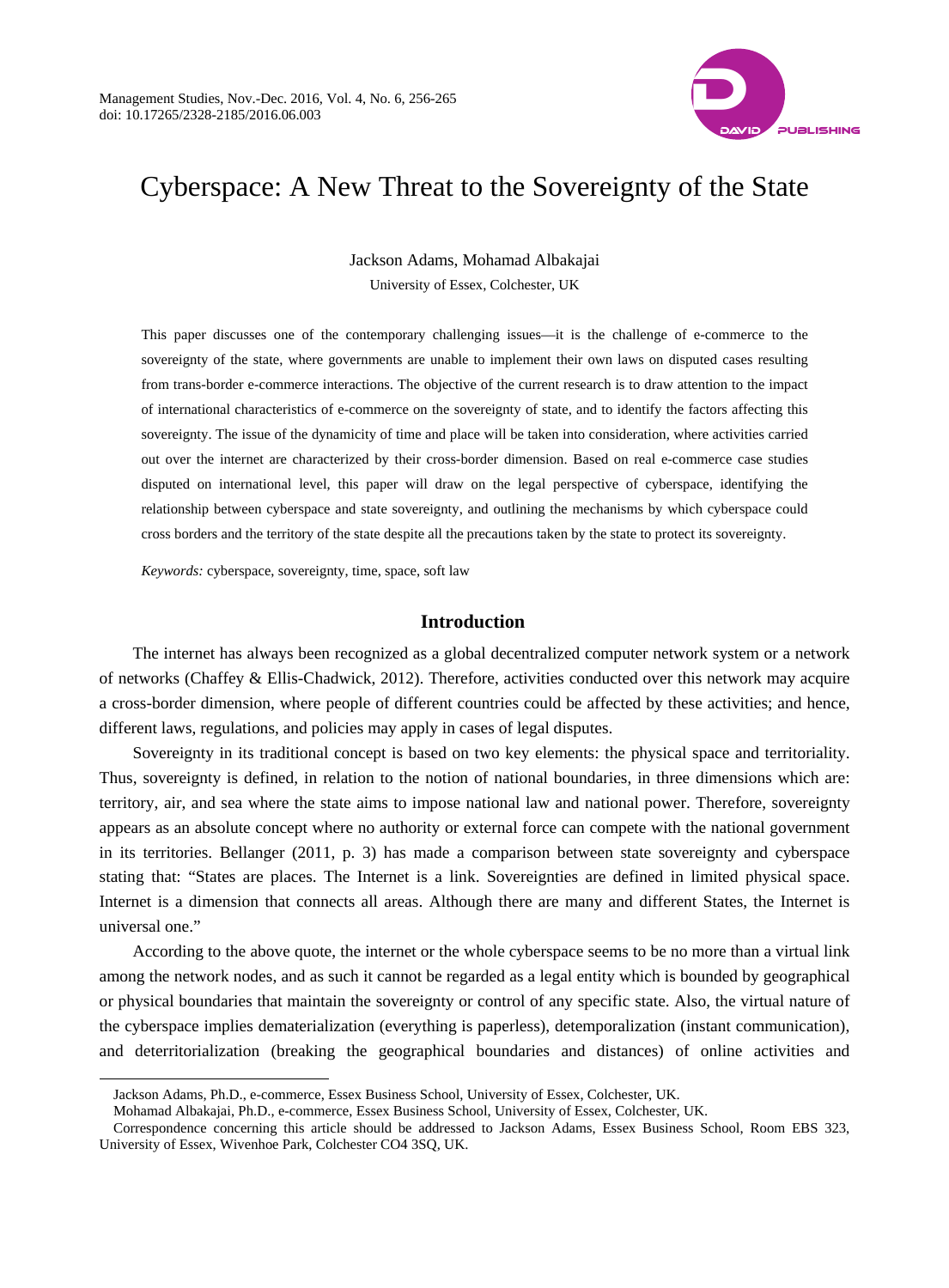interactions. The combined effect created by such virtualization process leads to the notion of ubiquity (Schultz, 2004). Hence, the impact of cyberspace on sovereignty can be recognized through the temporal and spatial dimensions.

The current paper will investigate how the cyberspace may impact the sovereignty of the state by disabling some of its own national laws in cases of online disputes, such as those resulting from trans-border e-commerce interactions. The objective will be the highlighting of the impact of e-commerce on the state sovereignty and attributing it to the concepts of temporality and spatiality of the disputed case. The first section will review the political and legal perspectives of previous research on cyberspace and sovereignty. Then, the impact of the time-space theory on the legal perspective of the cyberspace will be explored.

#### **Cyberspace and Sovereignty: Prior Research**

Previous research tended to elaborate on the relationship between cyberspace and the state sovereignty emphasising the political, technical, and legal dimensions. For instance, Lewis (2010) has claimed that the early designers and developers of the internet technology had a political desire to satisfy the wishes of the capitalists in USA. The primary wish was limiting governmental powers by making the network widely open, stateless connection to the whole globe without having a central command node (Schneider, 2013). Later on, these characteristics of the internet have played a significant role in downplaying the role of governments in regards to controlling the cyberspace activities and interactions. Therefore, Choucri and Clark (2013) have recognized the political nature attributed to cyberspace activities which have become a major concern to national security of the state, pointing out how "The cyberspace concept has changed from being a matter of low politics to become high politics of national security" (p. 68).

In their argumentation, the two researchers have relied on the recent cases of Wiki leaks and the social media (as in the case of Arab Spring)—which undermined the security and sovereignty of so many states worldwide. However, the media is full of similar news about virtual wars and cyber-attacks which call the attention of both legislators and regulators, for example, McGuffin and Mitchell (2014) have discussed cases, such as the 2007 cyber-attack against Estonia and the 2008 virtual war against Georgia which has a disputed territory with Russia, namely, South Ossetia. In fact, such cases require the international co-operation in combating cyberspace security violations. So, the military tactics and strategies have started to combine the traditional combat with the electronic or virtual attacks (Deibert, Rohozinski, & Crete-Nishihata, 2012). Such cyber activities have made cyberspace acquire a very significant strategic position which could be regarded as equal as geographical spaces, such as land, sea, and air.

Cyberspace has played a role in individualizing the user by allowing him/her to enjoy total liberation from the state or government control, and this could be interpreted as a violation to the sovereignty of the state (Grosso, 2001). An example of this can be seen through carrying out e-commerce transactions, where the individual is free to exercise his/her loyalty to the country that he/she is conducting their business activities in. Doing so indicates that the e-commerce user's own interests take precedence over that of the state or a social group. It is a practice where the individual seems to oppose external interference with own interests by governmental or societal institutions. This is an attempt of creating own virtual space where the acquired controlling power makes the individual a power block.

As for the legal perspective, Cruquenaire and Lazaro (2013) have tried to expose the problematic nature of the international contracts that are drawn over the Internet. It poses a jurisdictional dilemma (personal or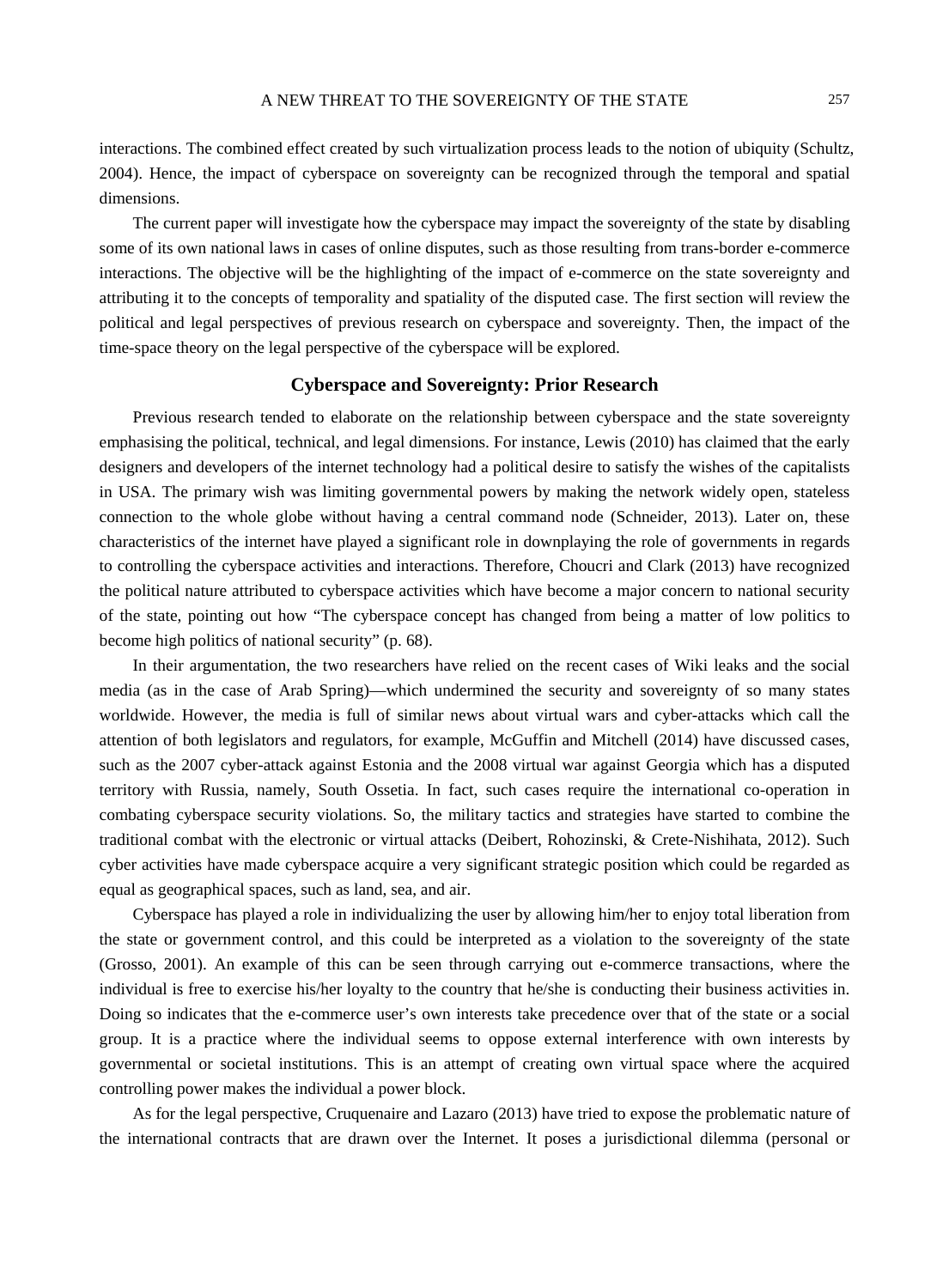### 258 A NEW THREAT TO THE SOVEREIGNTY OF THE STATE

subject-matter) where no single state can look into disputes arising from such contracts, and where no specific law can be applied without prejudicing the rights of at least one of the disputing parties (Hedley, 2003).

In response to such dilemmas, Jacquot and Weitzel (2001) highlighted the need to adopt new legal systems in order to regulate the cyberspace issues in general and the e-commerce activities in particular. In this regard, traditional laws and legislations have often been criticized for their inability to cope with the fast advances of the cyberspace uses and huge demands for resolving online disputes. In response to this problem, researchers such as: Grewlic (1999), Choucri and Clark (2013), and Kucklich (2009) have called on the international law to allow for the participation of the individuals and businesses in making the cyberspace laws—it should not be limited to the legislative and regulative efforts of the state only. This can be done through involving civil organizations and institutions in every country. Other researchers, such as Sarr (2012) and Jacquot and Weitzel (2001) called for the use of the soft laws, arbitrage, and mediation as means to resolve international disputes of e-commerce, because these means are characterized by their easy and quick procedures and flexibility in contrast with the national or international traditional means.

The law is set to deal with disputable issues as well as with criminal acts that may threaten the security, safety, and stability of the state. Cyberspace seems to be a harbour for criminals whose security-breaching behaviours may undermine the sovereignty of the state in one way or another. Lin (2012) has argued how the cyberspace is infested with cybercrime and cyberterrorism, explaining that: "The modern thief can steal more with a computer than with a gun. Tomorrow's terrorist may be able to do more damage with a keyboard than with a bomb" (p. 75). The cyber-criminal activities become more complicated because of the boundarylessness of the internet which implies blurring the boundaries between the states.

In general, the literature has mostly focused on debating the inability and harmonization of the international law to deal with cyberspace cases; and how online activities may infringe on the sovereignty of the state. However, the literature did not properly address the roots of this dilemma that may lie in people's conceptualization of time and space which was the basis for formulating the traditional laws. The new conceptualization is a virtual one that relies on no association to established temporal and spatial boundaries which the researchers used to know before the emergence of cyberspace. Such research gap will be the driving theme of the current study which argues that the temporal and spatial characteristics of the internet must be taken into consideration when formulating the cyberspace laws. This is done by focusing the current investigation on the impact of cyberspace on the sovereignty of the state through three case studies: France v Yahoo in 2006, China v Google Company, and France v Miditext.com in 2000.

# **Cyberspace: Time-Space Theories & Legal Perspective**

The most significant and distinguishing characteristic of the contemporary telecommunication technology is the time-space compression (Hassan, 2003; 2009; Lee & Sawyer, 2010; Thrift, 2006). The problem in cyberspace activities is that they occur outside of the real time and take place from anywhere. According to Wynn and Katz (1997), the cyberspace enabled asynchronous communication, which is distinguished from the synchronous communication which occurs inside the real time-space. In the postmodern world, the physical world has been gradually replaced by the new technology world. Matusitz (2014, p. 717) confirmed that: "The cyberspace put an end to geography. Businesspeople are only a mouse click away from Web users in Vietnam or Guatemala. This also implies the death of the time. So the era of three-dimensional public sphere may become passé."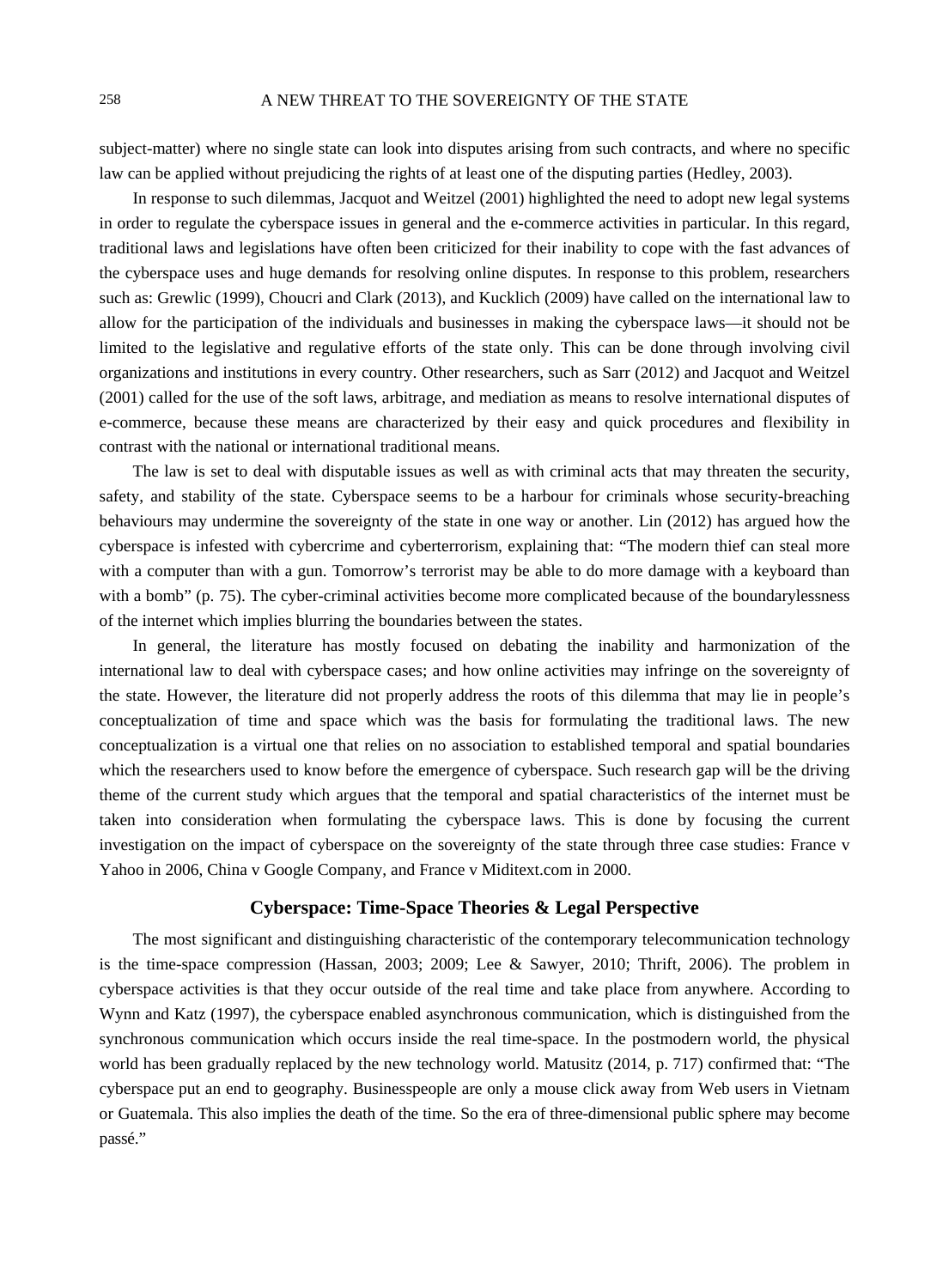### A NEW THREAT TO THE SOVEREIGNTY OF THE STATE 259

On one hand, Laguerre (2004) has attributed the collapse of temporal boundaries and the compression of time distance to cyberspace. On the other hand, Sheldon (2014) argued that cyberspace can still be regarded as similar to other geographical spaces (land, sea, air, and space), explaining that:

The physical segment of cyberspace—the computers, cables, and satellites, among other physical infrastructure—is geographically situated and operated and maintained by human beings who must, by necessity, live on the land in politically organized communities in physically distinct and demarcated territories. (p. 268)

It is worth noting here that the cyber power is less visible than other forms of power, since it is totally reliant on "information"—which is quite invisible or intangible. Thus, in interpreting the nature of space, Mihalache (2002) has referred to the concept of time and used the expression of "cyberspace-time continuum" to indicate that the cyberspace is the area where the cyber populations share ideas and information. He pointed out that:

The only thing that mediates all informational exchanges is time. One buys my information and pays with his time; I buy my information and pay with my time. Time plays in cyberspace the part that money plays in real life; time is money. (p. 300)

Legal theorists have differed in their views about the nature of the cyberspace: some regarded it as no space and attributed it with a sense of fantasy rather than describing it as a real thing; while others have considered it as a true international space. For some, it was geographically separate area—a real space, international, independent, and separated from the territory of the states (Deibert et al., 2012). Yet, the anonymity and autonomy of cyberspace facilitate aggression against state sovereignty and make it quite difficult to identify and locate trespassers (Placid & Wynekoop, 2011). This creates legal challenges as well as problematic jurisdictional vacuums. Also, the intercultural characteristics of cyberspace contribute to the jurisdictional problem and call for cyber-jurisdictions, as explained by Matusitz (2014, p. 713): "Cyberspace is the Global Village, a sphere for interaction between users from multiple cultural backgrounds. It can unite people or divide them for motives rooted in ideology, politics, historical background, race, or religion."

In contrast to the geographically-based view of the cyberspace, an alternative view was proposed by other researchers, who conceive cyberspace as a virtual or a synthetic world (Kucklich, 2009). Thus, in the military view, the cyberspace has been considered as the fifth domain of military operations (land, sea, air, space, and cyber). However, McGuffin and Mitchell (2014) argued that cyberspace possesses the characteristics to be a realm of human interaction but it lacks the characteristics to be considered a domain akin to the domains of land, sea, air, and space; they have also stated that there are military purposes for cyberspace as demonstrated by Russia vs. Estonia, Russia vs. Georgia, and USA vs. Iran. Accordingly, cyberspace is being used for military operations:

The real environments (land, sea, and air) have become known as "domains" in military terminology, so the domains are where the activity takes place to create effects and ultimately compel an adversary to comply with the will of the victorious state. (McGuffin & Mitchell, 2014, p. 398)

Finally, it is obvious that the ability to communicate in real time globally and to connect people everywhere makes certain laws and legislations of the state violated by the cyberspace. But, these significant characteristics do not make the cyberspace as a material space. It is true that cyberspace can not be considered as a new space in the geographical sense. In contrast, nobody can ignore the argument that cyberspace is a new social space, a "living environment" (Matusitz, 2014), which deserves its own legal analysis. Thus, there should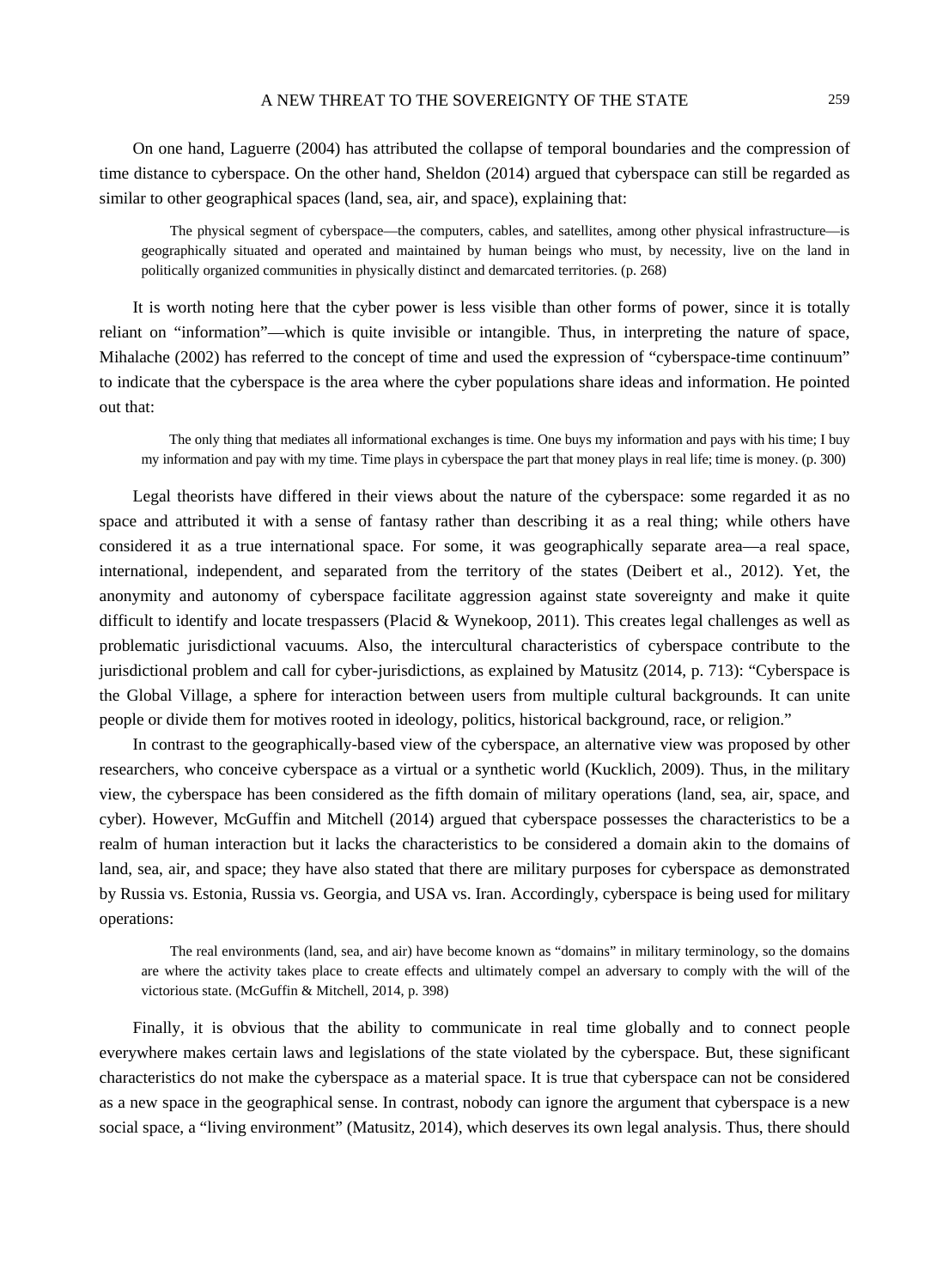be a search for new means to regulate the cyberspace, such as soft laws or arbitration (Sarr, 2012; Jacquot & Weitzel, 2001).

The legal challenge associated with cyberspace activities is caused by the fact that cyberspace is a decentralized network, with the ease of accessibility by masses of people and the ability to allow making three types of communication configurations (which no-other media can combine simultaneously): one-to-one, one-to-many, and many-to-many (Biegel, 2001). Again, communications made the internet networks happen independently without considering any territorial account—an independent state of cyberspace (Kucklich, 2009).

For some, the independence of the cyberspace seemed quite threatening and hence they called for governmental interference to control the cyberspace and to protect the state's sovereignty (Lewis, 2010). This is an opposition to the non-governmental approach which emphasizes the role of the individuals in re-organizing the cyberspace. This feeling of unease against the boundarylessness nature of cyberspace has already pushed so many governments to develop and control policies and design procedures or mechanisms that are capable of monitoring their own cyberspace and maintain the sovereignty of their states.

# **The Tempo-Spatial Element of Cyberspace**

Time acceleration is a significant attribute of the cyberspace which makes national laws unable to keep up to date with technological developments (Choucri & Clark, 2013). This creates legal uncertainty in the national legal system leading the concept of sovereignty into an abyss, for example, e-commerce allows the execution and exchange of contracts in an extremely short time with quick and simple click (Laguerre, 2004). Thus, the consumer does not have enough time for a deep consideration about the transaction; certainly, most national laws on distance selling have introduced a right of retraction. However, this right is not really known to most consumers and there are a number of exceptions related to that right, for example it may not be exercised in the context of a sale by auctions (Sarr, 2012). Then the law should find a way to protect the consumers against ill-made decisions or when they fall as a victim to fraud.

Spatiality is another attribute of the cyberspace that poses a great challenge to the concept of territoriality in law. In the traditional sense of territoriality, the state derives its sovereignty from its ability to exercise its domination and control over its territory by imposing its own legislative power. This sovereignty is usually delegated by the individuals to the public authority, and that is why it is described as vertical on the national level. By contrast and on the international level, sovereignty is horizontal where there are sovereign entities beside each other, but each state can not impose its law on other states (Maljean-Dubois, 2003). In case of having absolute sovereignty, the state must have the power to impose its legislations internationally. So, imposing national legislation is not enough to exercise absolute sovereignty.

As for the cyberspace, the power of the state is quite limited, since there is a confrontation between two contradictory concepts: the national sovereignty based on physical and spatial elements on one hand, and a virtual extra-territorial cyberspace on the other hand that transcends the principle of territoriality and robs it off its meaning (Choucri & Clark, 2013). Users of the cyberspace seem to be living in-between two worlds: the traditional physically or geographically bounded world and the virtual transnational world. Thus, legally, the state is not completely removed by the cyberspace which is not a new space outside the state, it is within it. This has been clearly pointed out by Kobrin (1997): "We are not witnessing the end of the state, but rather in front of a reduced effectiveness of the political, economic, and legal authority rooted in the geographical sovereignty" (p. 38).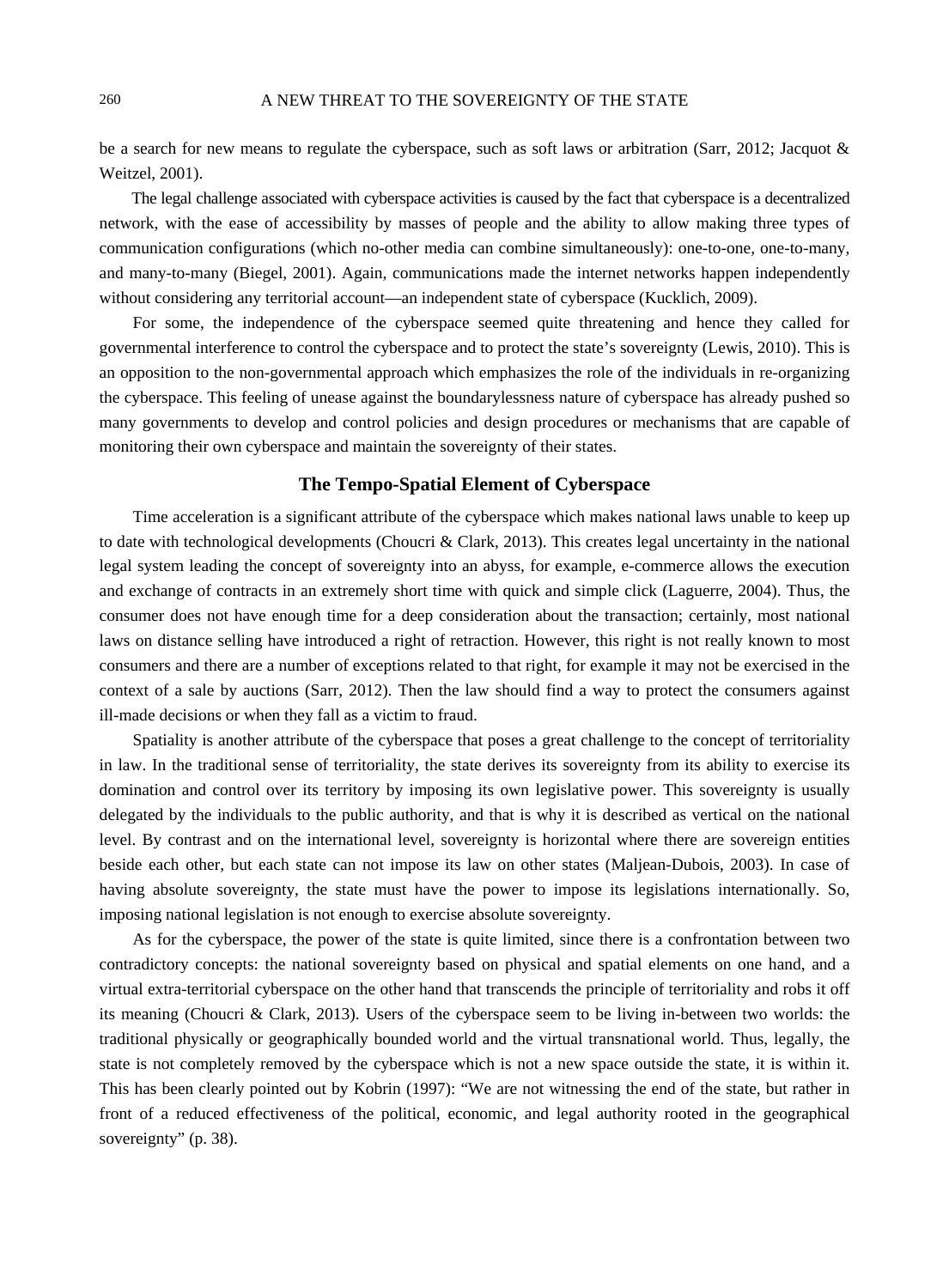However, traditional legislation based on territoriality and state sovereignty has remained inadequate and threatened by the cyberspace (Cruquenaire & Lazaro, 2013), for example, the "Yahoo" case in France is a clear example of the impact of cyberspace activities on the sovereignty of the state by violating the French national legislations. The Yahoo site is one of the Internet service providers (ISPs) that provide e-mail service, news, weather, finance, shopping, and auction. The company has a French site in French language.

In 2000, "Yahoo.com" opened a cyber-auction and started selling Nazi memorabilia, although such activity is against the criminal French law which prohibits in the sale or displays anything incites racism (section R645-1 of French Criminal Code). But this kind of selling is legal in the USA law. Anti-racism organizations in France, such as the International League against Racism and Anti-Semitism (LICRA), Union des Etudiants Juifs de France (UEJF), and Mouvement contre le Racisme, l'Antisemitisme et pour la Paix (MRAP) made a claim against Yahoo company. On May 22, 2000, the Tribunal de Grande Assistance de Paris ruled that Yahoo had committed an offense to the collective memory of the country by allowing online auctions of neo-Nazi objects in cyberspace, and the exhibition, in view of its sale of Nazi objects, is contrary to French law (Levy, 2000). Also, "Yahoo! Inc. was ordered to prevent access from French territory to the Nazi objects and hate speech sites in question, or face a penalty of 100,000 francs per day for noncompliance within two months" (Kohl, 2007, pp. 201-202).

In reaction to this court judgment, Heather Killen, a Yahoo! vice president, commented: "It's very difficult to do business if you have to wake up every day and say 'OK, whose laws I follow? We have many countries and many laws but just one Internet'" (Cohen-Almagor, 2012, p. 355). On July 24, 2000, when the parties resumed the trial, the Tribunal reaffirmed the order.

However, considering that the selling of Nazi memorabilia is legal in the USA, the company filed a legal suit on its home soil: the Federal District Court for the Northern District of California which considered the important differences between the French legal norms and the American First Amendment and ruled on November 2001 that the French order against Yahoo could not be enforced in the USA. Judge Jeremy Fogel concluded that the French ruling was inconsistent with the First Amendment, and held that, while France could regulate speech in its territory, this (US) court would not enforce a (French) foreign order that violated the protections granted under the US Constitution. Yahoo! showed that the threat to its constitutional rights was real and immediate.

The trial resumed in January 2006 before the US Court of Appeal, (three of eleven judges) concluded that Yahoo!'s claim was not "ripe for adjudication" and should be dismissed on those grounds. Because LICRA and UEJF had not sought enforcement of the French court's orders in the USA, the French court may not impose a fine even if they do ask for one, and it is unlikely a US court would enforce such a fine even if a French court imposed one. Enforcement is unlikely "not because of the First Amendment, but rather because of the general principle of comity under which American courts do not enforce monetary fines or penalties awarded by foreign courts" (Cohen-Almagor, 2012, p. 357).

The other case study that can be taken as an example of conflicting laws in regards to cyberspace activities is the case of Google. In 2002, Google removed more than 100 controversial sites from Google.fr (France) and Google.de (Germany). Those controversial sites were related to anti-Semitic or pro-Nazi issues. However, those sites were not removed from the main Google.com, which was still accessible from those countries. Those countries were able to impose censorship on Google.com, but this action may also lead to giving up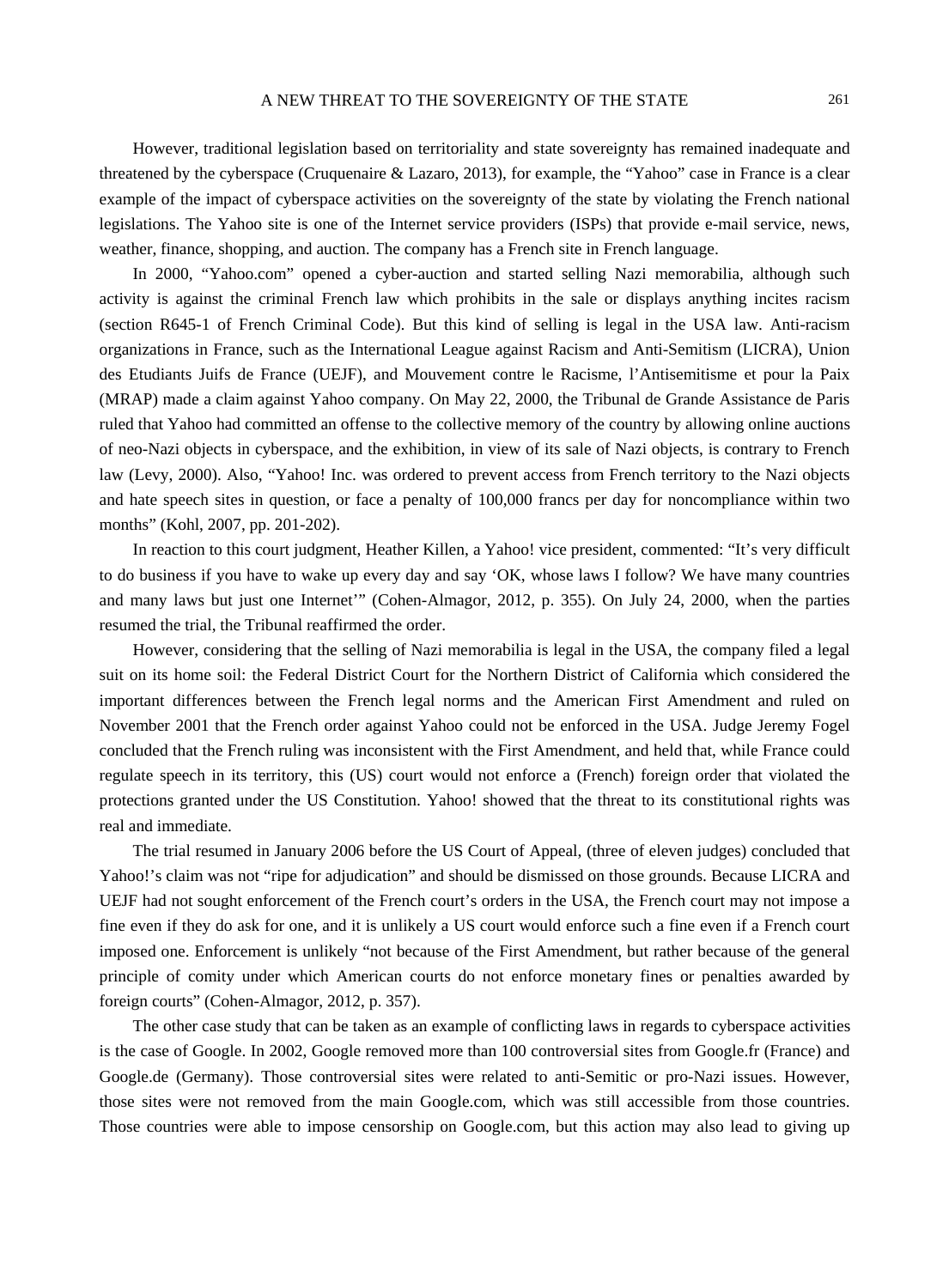some of their sovereignties, because this censorship will raise concerns in regards to the democratic legitimacy that is granted in their institutions.

Again, in 2006, Google.cn was launched in China but it was forced by the communist government in China to accept self-censorship (Hartnett, 2011). In accepting such censorship, Google must remove and withhold any information related to democratic, religious, or human rights issues (Brenkert, 2009). However, in 2009, Google was the victim of cyber-attack which was promoted by the Chinese government in an attempt to hack the email accounts of some human rights activists. This has resulted into an international conflict between China and Google, which in 2010 stopped working under the Chinese censorship and redirected its activities to Hong Kong (Tan, 2012). That conflict soon became an international dispute between China and US governments. This proves the idea that no country can enforce its own legal system on other countries.

The above case studies indicated that the cyberspace can easily cross the borders without taking into consideration the sovereignty of the state. Usually, each state imposes its laws on the national level; however, the international use of cyberspace weakens the effectiveness of these laws and the ability to apply them on the international level as indicated by the previous examples. Usually, the rules of private international law still allow courts to assert the priority of national law. However, in the case of cyberspace which transcends all boarders, it becomes almost impossible to apply these laws internationally speaking. So the cyberspace affects two main aspects of the state and its sovereignty; the territory and law that are recognized as the corner stone of the identity of the state, without which sovereignty is lost.

#### **A Vouch for Alternative Legal Mechanisms**

The use of alternative means to regulate cyberspace, such as the participation of the private actors led indirectly to weakening the power of the state sovereignty by obliging the states to delegate powers by resorting to independent administration to regulate the cyberspace, for example, e-commerce takes place in a market that transcends all the borders and it is exercised by actors with different legal systems. The rules of national and international law are not enough to regulate relationships that develop on digital networks. However, the specificity of digital networks makes it difficult and probably impossible to regulate the electronic transactions by the government, because the national procedures take long time and are relatively of a fixed nature. Also, on international level, a consensus can't be easily established to determine the set of rules applicable to cyberspace. Then, the states seek the cooperation with private actors to regulate the e-commerce and adopt a soft law which is a new form of social regulation of cyberspace (Duplessis, 2007). These soft rules are characterized by the simplicity of the process of elaboration, and being practical and flexible. Furthermore, they easily adapt to the complex issues of the Internet, because they rely on the activity of actors who are actually controlling the network (technical players, academics, associations or merchants, consumer associations, and sometimes other actors, such as state actors).

As far as the self-regulating of e-commerce, French state authorities have understood too early the problem of applying the national rules internationally: In 1997, Lionel Joplin, the French prime minister asserted the idea that "it would be unrealistic to expect any public intervention, the state is not intended to replace itself with private actors, information society; individuals, businesses, and local authorities" (Sarr, 2012, p. 56). Then, in 1998, the State Council in France also emphasized this cooperation by stating that: "legislative and regulatory protection does not in itself allow reaching a satisfactory situation. It is important to involve professionals, especially the companies in the development of instruments to ensure the consumer rights" (Sarr,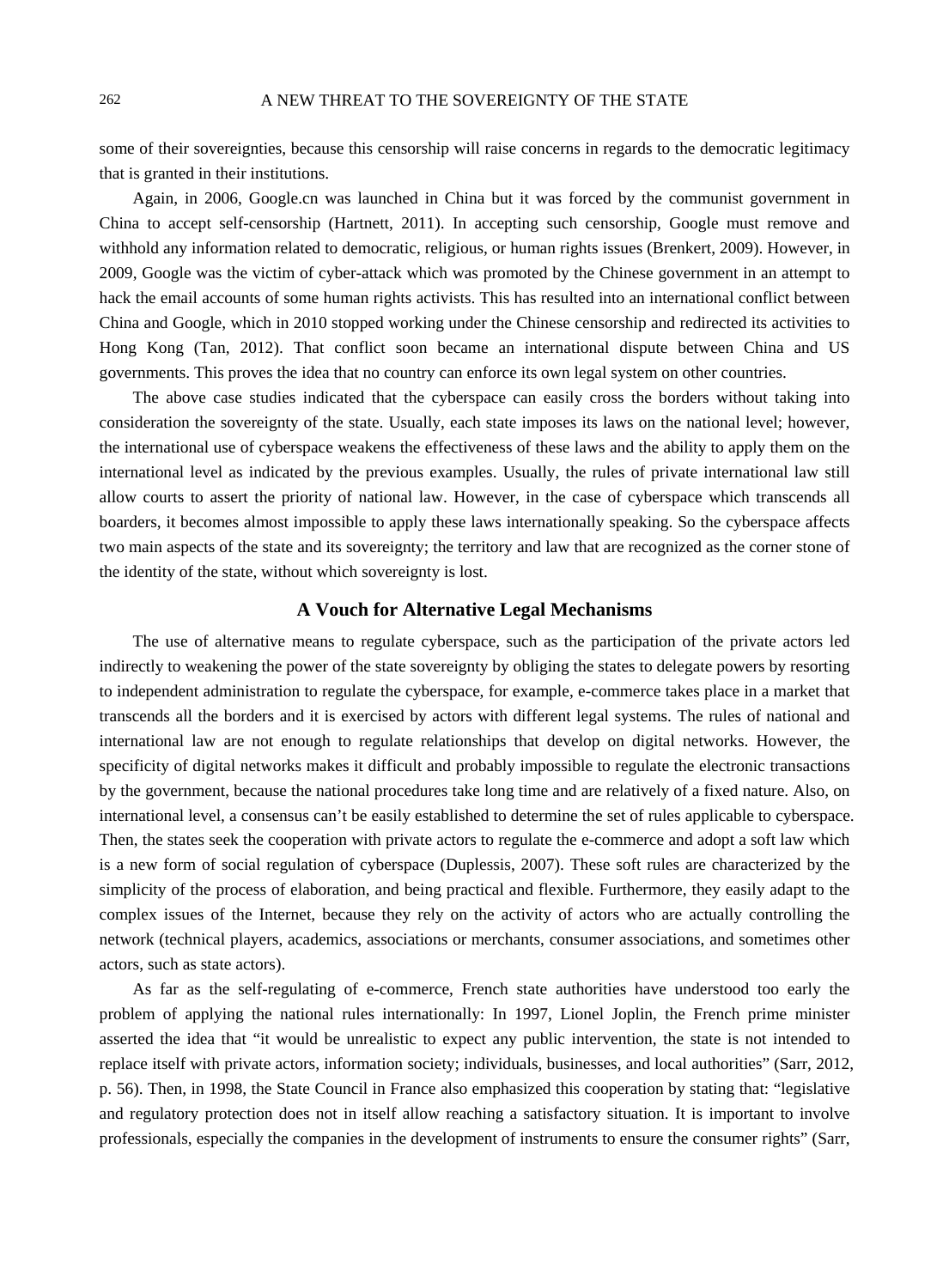2012, p. 56). So the cyberspace has allowed the interference of the non-state actors at the expense of state institutions and this has compromised the power of the state.

However, in cases of national security, governments are usually reluctant to leave matters in the hands of non-governmental organizations to regulate and deal with cyberspace activities, such as cyber wars and cyber-attacks which may cripple networks in strategic areas, for example, a few days after the start of military operations in Mali, France has been the target of cyber-attacks launched by hackers. As a result of these attacks, many French experts drew the government attention to the weakness of protecting France against the cyber-attacks (Bourassi, 2013). Nowadays, the cyber-attacks can be horrible—with limited resources, a limited group of individuals could be able to damage strategic electronic systems of a state by a simple cyber-attack. The problem becomes much worse when countries become completely dependent on information and communication technology (ICT) and the internet. According to Gendron (2013) "These infrastructures have become high-value targets as well as more vulnerable to attacks" (p. 179), for example, in the current globalized market, countries conduct their international trading relying on cross-border supply chains and new technology. In addition, "protecting cyberspace is more complex than protecting physical and geographic domains" (Gendron, 2013, p. 179).

In explaining the nature of the cybercrime and cross-border offending, Grabosky (2004, p. 146) outlined three typical activities that may undermine the sovereignty of the state: conventional crimes committed with computers (e.g., digital child pornography, piracy, or intellectual property theft, and forgery); attacks on computer networks; and conventional criminal cases (e.g., drug trafficking in which evidence exists in digital form). In addition, Matusitz (2008) referred to the potential of cyber-terrorism to create a postmodern state of chaos. Again, Alonso (2013) has pointed out the major economic burden that these cyber activities can cause. The state will spend a great deal of money in securing and protecting its network systems against potential cyber-attacks. The significance of cyber damage was referred to be Alonso (2013) explaining: "The spectre of cyber war develops from the most superficial level to the most sophisticated level, from state to state" (p. 6).

#### **Conclusions**

Since the formation of the state, sovereignty is considered as an essential component of the state. Thus, the state has endeavoured to maintain its sovereignty over its territories and has sought to protect its geographical boundaries by all possible means to prove its identity. However, technological revolution, including the telecommunication advancements, imposed new challenges to the state's sovereignty in maintaining its cyber space.

Controversial views have debated the reality of cyberspace. On one hand, some researchers pointed out the concept of cyberspace as a libertarian fantasy that does not describe a real thing. On the other hand, other views have regarded cyberspace as a true international space, and therefore, any dispute related to cyberspace activities should be subjected to cyber-jurisdictions.

This paper argues that, regardless of cyberspace being a "libertarian fantasy" or a "true international space", the common characteristics of cyberspace are that it is cross-border and poured. This makes the traditional means ineffective to protect the sovereignty and borders of the state.

Also, the research shows that cyberspace with its characteristics (dematerialization, detemporalization, and deterritorialazation) can cross borders and the territory of the state despite all the precautions taken by the state to protect its sovereignty. These characteristics make national laws unable to keep up to date with technological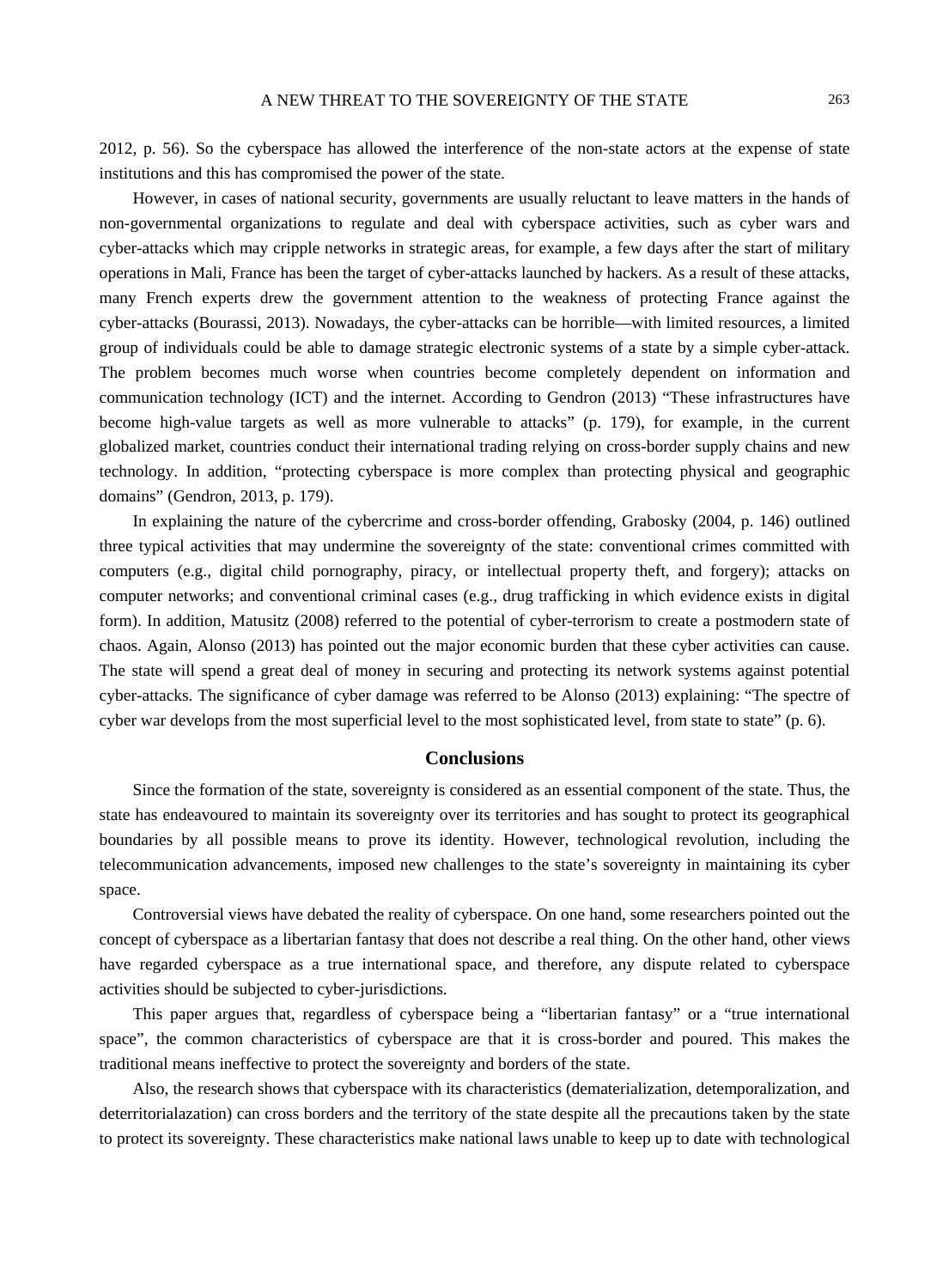developments. Yahoo, Google, and miditext.com case studies, discussed in this article, support this argument.

Consequently, states should look for new means to regulate the cyberspace, such as soft law. Therefore, legislators and regulators must be more flexible by giving an important role to the civil actors in regulating the cyberspace and the e-commerce issues. In this way, the state can reserve the framework powers or constitutional prerogatives.

#### **References**

- Alonso, P. (2013). *Internet, another Syrian civil war.* Retrieved from http://www.slate.fr/story/69519/syrie-internet-hacking (Accessed 15 January 2015)
- Bellanger, P. (2011). From sovereignty in general to digital sovereignty in particular. *In Les Echos.fr, 54*(30). Retrieved from http://lecercle.lesechos.fr/entreprises-marches/high-tech-medias/internet/221137239/souverainete-general-et-souverainete-nu meriq (Accessed 28 February 2012)

Biegel, S. (2001). *Beyond our control? Confronting the limits of our legal system in the age of cyberspace*. London: MIT Press.

Bourassi. (2013). *Cyberwar, how France protects itself*. Retrieved from http://www.latribune.fr/entreprises-finance/industrie/aeronautiquedefense/20130111trib000742055/cyberguerre-comment-lafrance-se-protege.html (Accessed 2 December 2014)

Brenkert, G. (2009). Google, human rights, and moral compromise. *Journal of Business Ethics, 85,* 453-478.

Chaffey, D., & Ellis-Chadwick, F. (2012). *Digital marketing: Strategy, implementation and practice.* London: Pearson.

- Choucri, N., & Clark, D. (2013). Who controls cyberspace? *Bulletin of the Atomic Scientists, 69*(5), 21-31.
- Cohen-Almagor, R. (2012). Freedom of expression, internet responsibility, and business ethics: The Yahoo Saga and its implications. *J Bus Ethics, 106,* 353-365.
- Cruquenaire, A., & Lazaro, C. (2013). *The law applicable to international contracts concluded via Internet: The Rome convention*. Retrieved from http://www.crid.be/pdf/public/4049.pdf (Accessed 17 November 2014)
- Deibert, R., Rohozinski, R., & Crete-Nishihata, M. (2012). Cyclones in cyberspace: Information shaping and denial in the 2008 Russia-Georgia war. *Security Dialogue, 43*(1), 3-24.
- Duplessis, I. (2007). Vertigo and soft law, doctrinal reactions in international law. *Quebec Journal of International Law, Special Issue (Hors-série),* 245-268. Retrieved from http://www.crimt.org/PDF/hs07\_duplessis.pdf (Accessed 02 February 2014)
- Gendron, A. (2013). Cyber threats and multiplier effects: Canada at risk. *Canadian Foreign Policy Journal, 19*(2), 178-198.
- Grabosky, P. (2004). The global dimension of cybercrime. *Global Crime, 6*(1), 146-157.
- Grewlic, K. (1999). Good governance in the age of cyberspace. *The Journal of Policy, Regulation and Strategy for Telecommunications, 1*(3), 264-270.
- Grosso, A. (2001). Domis of sovereignty. *Communications of the ACM, 44*(3), 102-104.
- Hartnett, S. (2011). Google and the "Twisted Cyber Spy" Affair: US-Chinese communication in an Age of Globalization. *Quarterly Journal of Speech, 97*(4), 411-434.
- Hassan, R. (2003). Network Time and the new knowledge epoch. *Time & Society, 12*(2/3), 225-241.
- Hassan, R. (2009). *Empires of speed: Time and the acceleration of politics and society*. Leiden: Brill.
- Hedley, S. (2003). Nations, markets and other imaginary places: Who makes the law in cyberspace? *Information & Communications Technology Law, 12*(3), 215-224.
- Jacquot, F., & Weitzel, B. (2001). Litigations regulation. *The Legal Guide of Electronics Traders (Version Préliminaire),* 204-243. Retrieved from https://lexum.com/sites/default/files/publications/2001-guide-juridique-commercant-electronique.pdf (Accessed 5 June 3013)
- Kobrin, S. (1997). Electronic cash and the end of national markets. *Global Issues, 2*(4), 38.
- Kohl, U. (2007). *Jurisdiction and the Internet: A study of regulatory competence over online activity.* Cambridge: Cambridge University Press.
- Kucklich, J. (2009). Virtual worlds and their discontents precarious sovereignty, governmentality, and the ideology of play. *Games and Culture, 4*(4), 340-352.
- Laguerre, M. (2004). Virtual time, in information. *Communication & Society, 7*(2), 223-247.
- Lee, H., & Sawyer, S. (2010). Conceptualizing time, space and computing for work and organizing. *Time Society, 9,* 293-316.